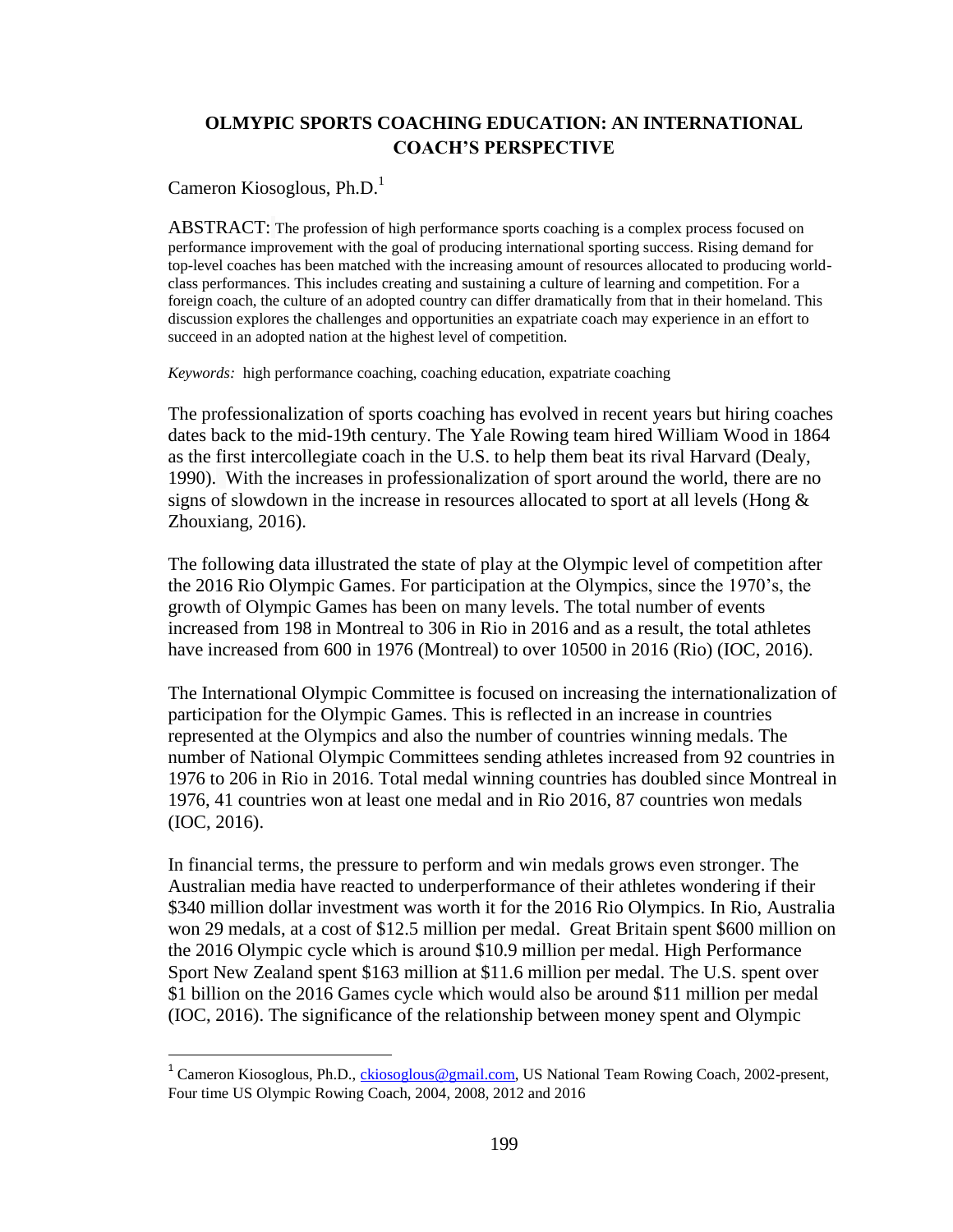success has been well documented (Bernard & Busse, 2000, 2004; Hogan & Norton, 2000). Bernard and Busse (2000) found that "medal winning has become less concentrated, with large and prosperous nations winning a smaller share of medals, and with more smaller and less prosperous nations among the regular medal winners" (p.23).

As demand in the global market for high performance coaches expands, more coaches are being hired from outside of the region in which they may have been born or received their training. Smith (2011) confirmed that while coaching mobility has been typically short-term and in close proximity to one's home country, global trends indicate a growing willingness for coaches to move further away and for longer periods. Hubbard (2011) reported, of the 26 Olympic sports at London 2012, in Great Britain 21 sports had senior coaches or directors recruited from abroad.

High performance coaches are most successful at connecting with their athletes, by understanding their norms, their values and beliefs (Maitland, Hills & Rhind, 2015). Why is better coaching a function of better connection with athletes? This paper explores some of the findings in the literature about expatriate coaches, and examines the complexity of understanding and mastering culture. The paper also provides some examples of strategies that successful coaches have implemented in cultures of a new homeland.

Cultural diversity in coaching needs more attention in the literature and especially because limited attention has focused on the topic of issues of nationality, which focus on coaches and athletes of differing national background. Kamphoff, Gill, Araki & Hammond, (2010) are not alone in their call for greater attention to be focused on addressing cultural diversity, especially issues of nationality in coaching development and education. This discussion highlights an aspect of what coaches need to know and do to excel as a high performance coaches. Understanding the coaching context is not unique to high performance coaching, but defining the context at the highest level is differentiated by the level of complexity that comes with professionalization of the sport.

### **Coaching Abroad and Olympism**

Human history is characterized by people moving, races mixing and undoubtedly explains why civilization as we know it has advanced. The migration of sporting talent and the resultant global cultural flow can develop at least five different dimensions (Appadurai, 2011). The international flow of people produces 'ethoscapes.' The 'technoscapes' are created by the movement of equipment, machinery and technology. The finance scapes are the flow of money around the world. The mediascape is a function of the images and information that are produced. And the 'ideascapes' are the flow of ideas that come from movement globally.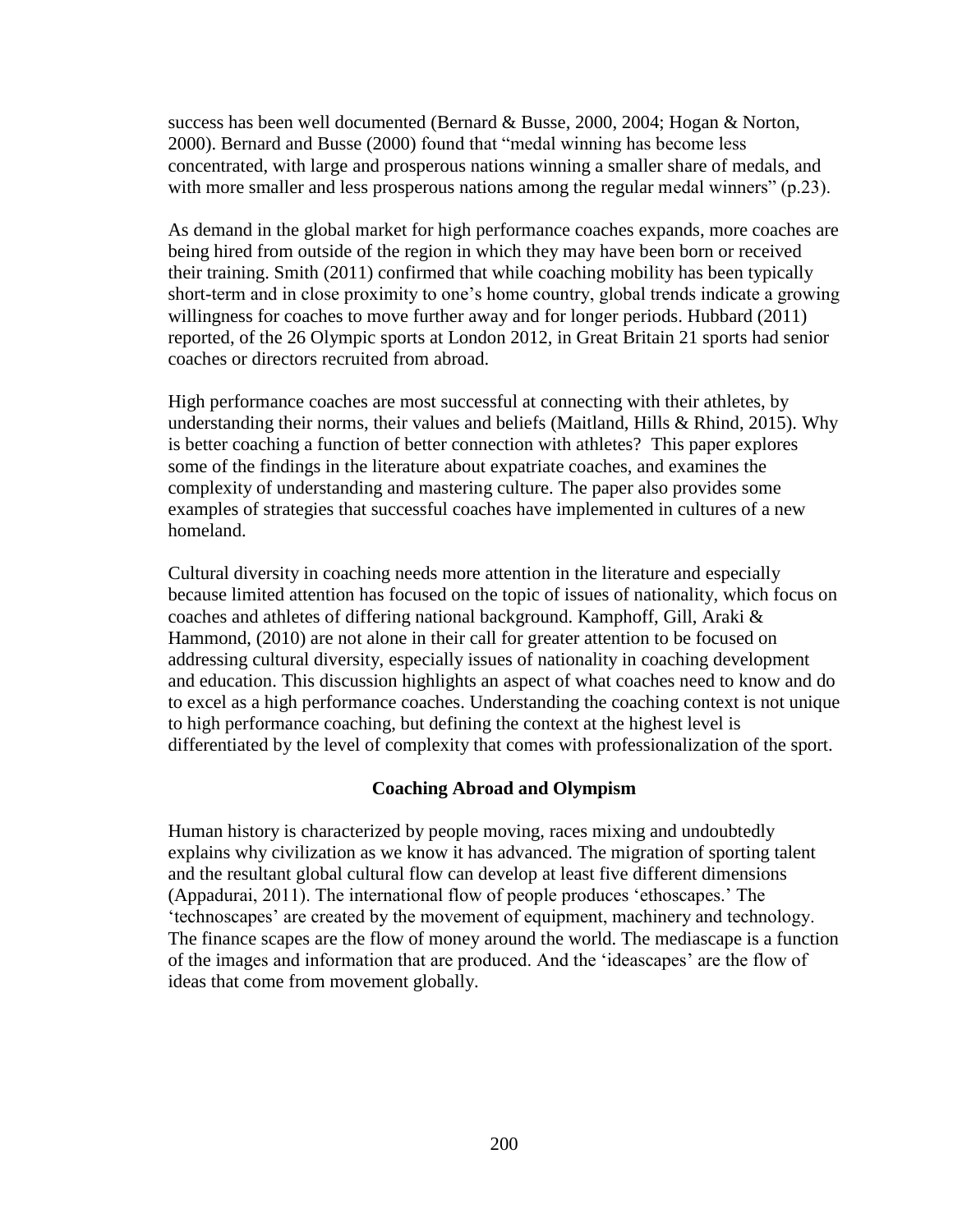Migration in sports and the international movements of athletes and coaches have many examples:

- basketball coaches and players move to and from the U.S. and Europe, football players and managers to and from Latin America, Africa, and Europe.
- ice hockey players from Canada and Russia move in different directions in the western world.
- baseball personnel moved to and from the Caribbean, the U.S. and Japan, and
- African distance runners represented different nations at the Olympic Games (Bales & Maguire, 2013).

Robertson (1990) described these trans-national movements as key to sustaining the exchange and flow that introduced their home sports to world. Taylor (2010) examined British soccer coaches working abroad from 1910-1950 and found that the transfer of football (soccer) knowledge across culture was not straightforward at all. And as a result, coaching methods and strategies were adapted to suit local circumstances. These coaches were essential components of the transfer of ideas about football (soccer) to the world (Carter, 2006). This example of globalization of sport is characterized by the growth of international sporting organizations, the competition among national teams, the worldwide acceptance of rules governing each sport and the expansion of international sporting events like the FIFA World Cup and Olympic Games (Bales & Maguire, 2013).

Torres (2012) contended that expatriate coaching at the Olympic level extends the tenets of Olympism. The vision of the Modern Olympics was based on Pierre Coubertin's humanism of fair play, participation for sport's sake, and moral development and aims to enrich life experience and lead to a fully integrated individual (Coubertin, 1967). Olmypism is a mindset that transcends sport and reflects a philosophy of development of the individual and mankind. In the context of coaching, Torres (2012) argued that coaching abroad is a pursuit of embracing sporting culture and advancing it. According to Orlowski, Wicker & Breur (2016), five factors contribute to a coach's consideration of a coaching position abroad: income, contract length, responsibilities, reputation of the position, and language requirements.

## **Understanding Culture in Sport**

Ryska, Zenong, Cooley, & Ginn (1999) defined sports culture as the "attitudes, values and beliefs engendered by sport in that particular society. As another description, the notion that culture of the same sport in different countries is the same is as highly unlikely as is the culture of different sports in the same country are the same. The discussion of culture in organizations is not a new discussion (Martin & Siehl, 1983). Cooke & Rousseau (1988) defined culture as the way things are done with a common understanding of beliefs, values and actions and that valuing culture is a function in developing an ideal organization.

According to Kamphoff, Gill, Araki & Hammond (2010), more literature is required on the issues of nationality (defined as athletes and coaches working together from other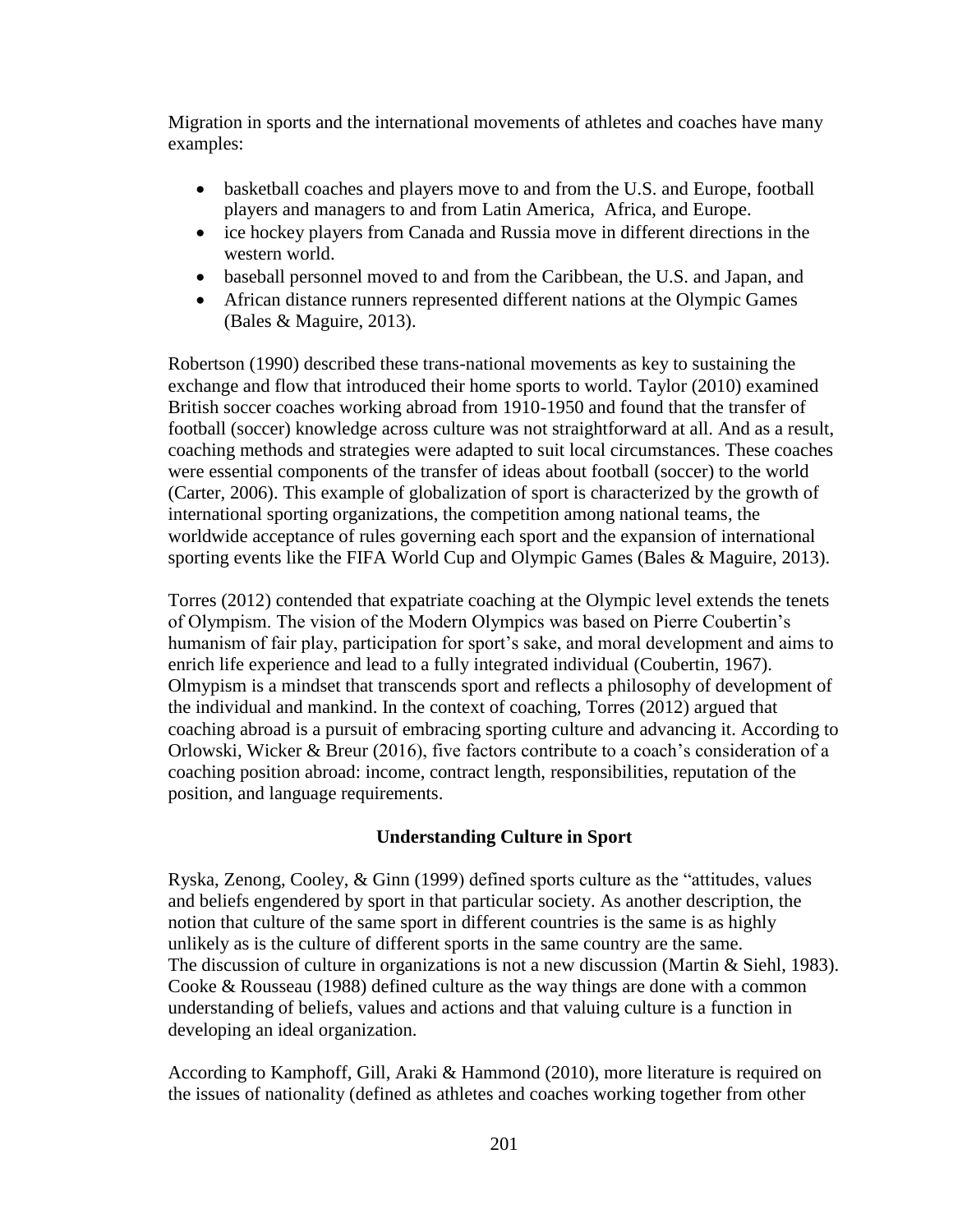countries). With an increase in the impact of globalization in sports coaching, a growing need exists for developing a better understanding of cultural diversity and how it impacts sporting performance. Jones & Wallace (2005) highlighted an absence of a comprehensive framework to represent the ambiguity and complex reality within coaching work.

Expatriate coaches often learn to move away from their more traditional coaching practice of 'watch and copy' to more innovative approaches so they could be more considerate of their host's culture (Carter, 2006, Smith, 2011, Taylor, 2010). Taylor (2010) argued that expatriate coaches have helped to develop sport around the world as they are agents of change. Smith (2011) suggested that expatriate coaches follow coaching opportunities where there is a demand for their coaching talent and expertise.

Wang & Calloway (2011) argued to be successful, Olympic coaches from abroad need to understand the differences of culture, political structures, language, communication, style of administration, coaching philosophy, and sports systems. Their findings encourage international Olympic coaches to develop a conscious awareness and sensitivity to culture of their adopted country so they can effectively produce results on the international stage of competition.

Expat coaches at the international level of competition have shown and continue to prove that success is possible. After great success in the 1960's in his homeland, New Zealander, Arthur Lydiard long distance running coach moved to coach in Finland and was successful there too. New Zealander, Robbie Deans coached the Australian Rugby team to international success. German born rowing coach, Jurgen Grobler, took two Olympic gold medals for Great Britain at the 2016 Olympic in Rio extending his coaching streak of gold medals with GB rowing that started in 1992. Each has results reflecting an understanding of the culture of their adopted nations to develop successful systems to get the most out of the resources and people that they have been able to utilize.

### **Reflections of an International Coach**

After returning from the 2016 Rio Olympic Games, I share a contrast of what I have experienced since my first Olympics in Athens in 2004. I was born in Australia and was raised in a Greek family. I have lived in the United States for the last 16 years. It seems that more and more coaches are better qualified and the drive to succeed is growing every year. The gap between success and failure at the Olympic level in almost all sports is getting tight and tougher. The International Olympics Commission (IOC) seemed to have found a successful formula in that more nations are participating at the Olympics and it also appears that more nations are also winning medals.

This topic of international coaching at the Olympic level is of great interest to me. This is because I come in contact with more and more coaches that are establishing themselves abroad now more than ever before. The conversations on culture, adapting, and learning are on-going in international coaching.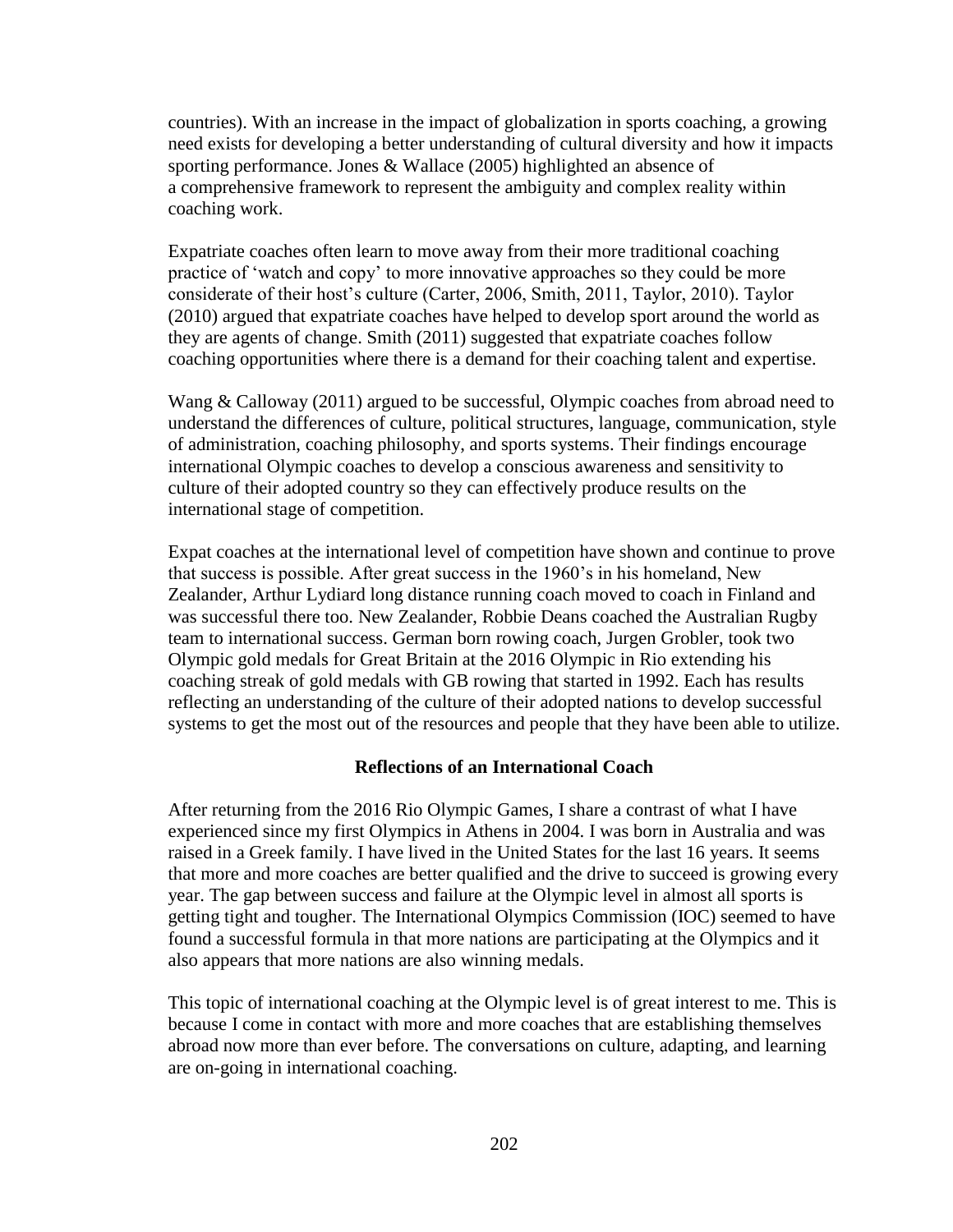My own learning as an Australian living in the U.S. also continues to evolve. The two countries have many similarities from the language spoken to the love of sport, the competitive drive and the historical links to Europe and Great Britain.

One aspect of American culture that stands out as the model to the rest of the world is the evolution of higher education. More specifically, the notion of the "student-athlete" is a result of athletic programs competing at the highest level. The drive for excellence at the collegiate level is having a direct effect on performance at the Olympic Games across so many Olympic sports.

The number of international student-athletes on US college rosters has risen dramatically (Weston, 2006). In 1991, 8.5% of student athletes were not from the US, by 1996 the percentage had double to 17.1%. And during the decade from 2000-2009 the number of international student-athletes in NCAA Division I rosters had increased by more than 1000% (Hosick, 2010). While it is not a new phenomenon, relatively little is known about the migration of student-athletes to US college compared to the academic-talent migration and it is a complex, covert and problem that needs more attention in regard to intercollegiate athletes (Bale, 1991).

American colleges have supported their student-athletes to attend university through awarded scholarships as one of many means of support (Fleisher, Goff & Tollison, 1992). International student-athletes have been attending US based NCAA colleges since the 1950's (Stidwell, 1984). Over 17,000 international student-athletes competed in US colleges in 2014-2015 (NCAA, 2016). From an adult learning perspective the cultural diversity and cross-cultural comparisons are a critical aspect of life on a college campus (Bollinger, 2003). McMahon (1992) stressed the importance of understanding the economic, educational and political factors that influence mobility patterns of international students. Understanding the motivation of international student-athletes has been the focus of a number of research studies. Some researchers have identified that international student-athletes may come to the US as they may not be satisfied with the sporting opportunities in their native countries (Popp, Hums, & Greenwell, 2009). The challenges that international student-athletes face attending school in the US are unique and complex compared to their non-athlete and non-international peers (Watt & Moore, 2001). The international student-athlete is faced with a new education system, in a new country and a different culture (which for many includes a new language) that comes with living and competing in a new nation (Kontaxakis, 2015).

Title IX of the Civil Rights Act of 1964, the Educational Amendments of 1972 states "any institution receiving federal funds may not discriminate against anyone by gender" but is best known for its impact on high school and collegiate sports which is not mentioned in the original statues. The Equity in Disclosure Act of 1994 resulted in institutions having to annually disclose all program information (rosters, budgets, scholarships, and coaches' salaries) to assist in improving compliance procedures for Title IX (Anderson, Knowles & Gilbourne, 2004). This legislation has contributed to Olympic successes by increasing the athletes participating; there are more programs, hiring more coaches and with more resources in U.S. Olympic women's sports (Brake, 2001).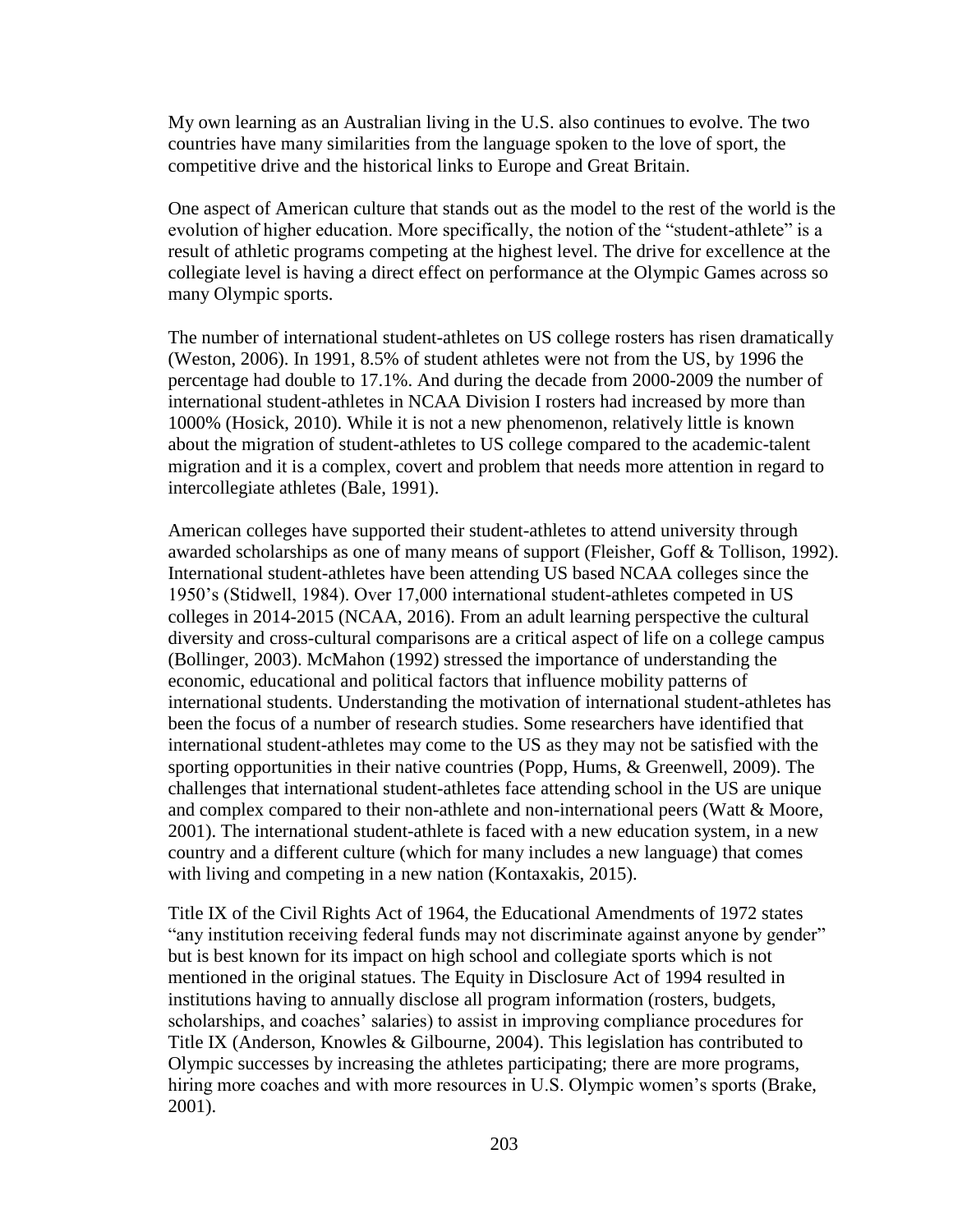One example of this is the success and establishing a winning culture is that of the U.S. Women's eight at the Olympic Games in the sport of rowing. Their record is unprecedented, undefeated in international competition for the last 11 years, and in 2016 winning their third Olympic gold medal in a row. The evolution of Title IX is one of the reasons that rowing in the U.S. and especially in the Women's eight has become a dynasty and complete domination of the rest of the world.

The culture of the U.S. Women's gymnastics is another example of success on the international stage. After achieving Olympic success coaching Nadia Comenci for Romania at the 1976 Olympics in Montreal, Bela and Martha Karolyi defected from Romania to the U.S. in 1981. They were able to establish a dynasty of world-class standards in Texas with their own gymnastics training center. With the retirement of the Karoli's from coaching, their Olympic Gold Medal in Women's team Gymnastics at the 2016 Rio Olympic Games may end their reign for the U.S. Women at the Olympic games that dates back to the success of Mary-Lou Retton and her Olympic gold medal at the 1984 Olympic Games in Los Angeles.

For an expatriate coach working in a foreign coaching environment, knowledge and expertise alone are not enough to be successful at the Olympic Games (Wang  $\&$ Calloway, 2011). Whether it is the development of a pipeline of athletes such as with the US Women's rowing program, or a Romanian defector to the U.S. who had a vision of Olympic glory in gymnastics, the drive and determination to create a successful athletic program comes down to managing the complexity of many moving parts. From understanding how to motivate people, through the critical selection of outstanding talents, creating a competitive environment is a fundamental aspect of a coach's success and this is especially the case at the Olympic level of performance.

#### **Conclusion**

Increases in competition leads to improving overall performance of athletes and coaches at the highest level of sport. The global mobility of coaches shares the influx of knowledge, expertise and new perspectives. Learning new norms, values and beliefs can be challenging. This discussion explored this topic from the perspective of an Olympic coach. In summary, this discussion expands our understanding that for coaches to better connect with their athletes, understanding their norms, their values and beliefs is a pathway to high performance coaching (Maitland, Hills, & Rhind, 2015).

#### **References**

Appadurai, A. (2011). Disjuncture and difference in the global cultural economy 1990. *Cultural theory: An anthology*, *2011*, 282-295.

Anderson, A., Knowles, Z., & Gilbourne, D. (2004). Reflective practice for applied sport psychologists: A review of concepts, models, practical implications and thoughts on dissemination. *The Sport Psychologist, 18*(1), 188–201.

Bale, J. (1991). The brain drain: Foreign-student athlete's American Universities. Urbana: University of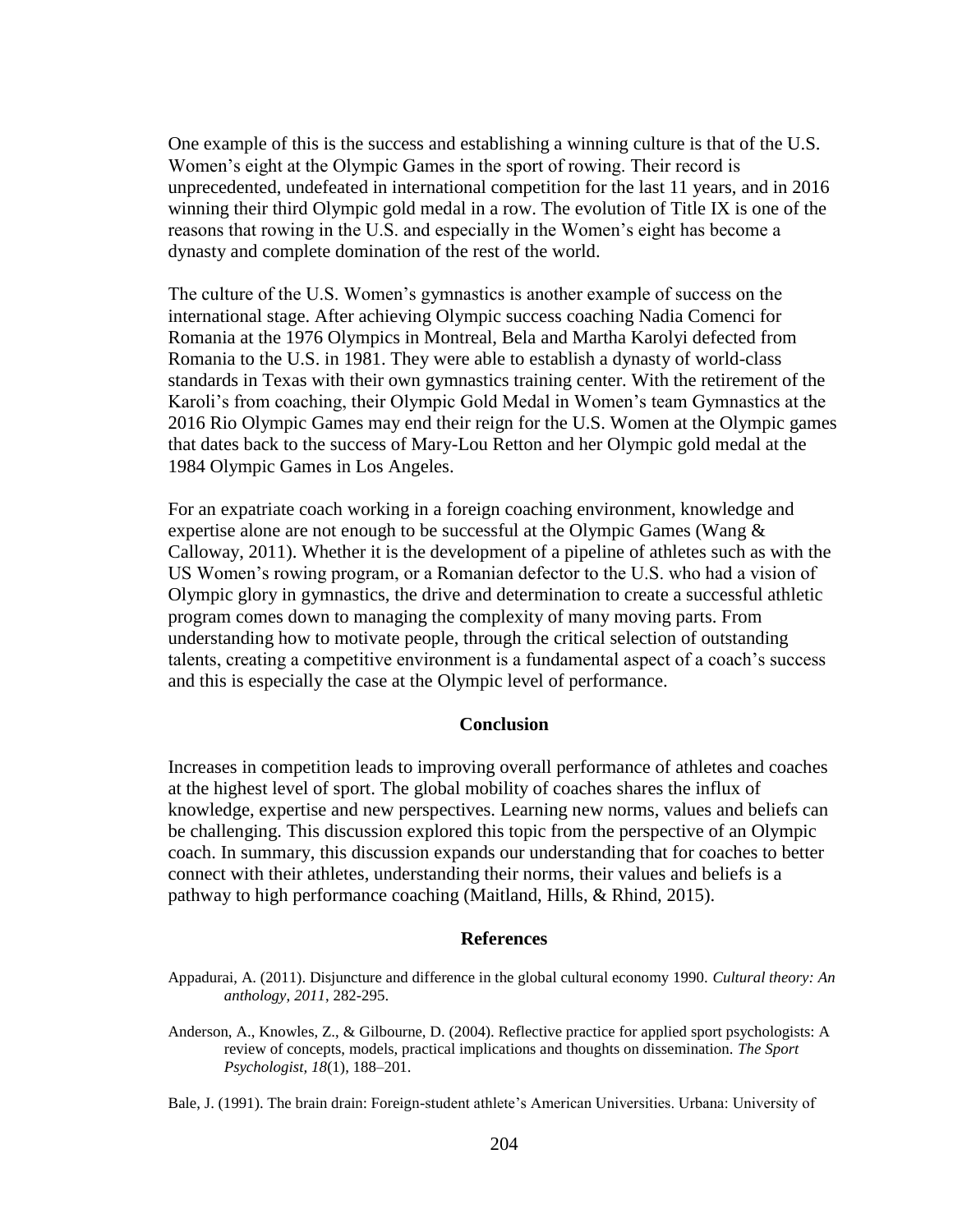Illinois Press.

- Bale, J., & Maguire, J. (2013). *The global sports arena: Athletic talent migration in an interdependent world*. London: Routledge.
- Bernard, A. B., & Busse, M. R. (2000). *Who wins the Olympic Games: Economic development and medal totals.* Cambridge, MA: National Bureau of Economic Research.
- Bernard, A. B., & Busse, M. R. (2004). Who wins the Olympic Games: Economic resources and medal totals. *Review of Economics and Statistics, 86*(1), 413–417.
- Bollinger, L. (2003). The need for diversity in higher education. *Academic Medicine, 78*(5),431-436.
- Brake, D. (2001). The struggle for sex equality in sport and the theory behind Title IX. *University of Michigan Journal of Law Review, 34*(13), 1–128.
- Carter, N. (2006). *The football manager: A history.* Abingdon, England: Routledge.
- Cooke, R. A., & Rousseau, D. M. (1988). Behavioral norms and expectations a quantitative approach to the assessment of organizational culture. G*roup & Organization Management*, *13*(3), 245–273.
- Dealy, F. X. (1990). *Win at any cost: The sell out of college athletics*. New York, NY: Birch Lane Press.
- Fleisher, A. A., Goff, B. L., & Tollison, R. D. (1992). *The National Collegiate Athletic Association.* Chicago: University of Chicago Press.
- Hogan, K., & Norton, K. (2000). The 'price' of Olympic gold. *Journal of Science and Medicine in Sport, 3*(2), 203–218.
- Hong, F., & Zhouxiang, L. (Eds.). (2016). *Delivering Olympic and elite sport in a cross cultural context: From Beijing to London*. London, England: Routledge.
- Hosick, M.B. (2010). International perspective student-athletes pose challenges. [NCAA.org.](http://ncaa.org/) Retrieved from [http://www.ncaa.org/about/resources/media-center/news/international-prospective-student](http://www.ncaa.org/about/resources/media-center/news/international-prospective-student-athletes-pose-challenges)[athletes-pose-challenges](http://www.ncaa.org/about/resources/media-center/news/international-prospective-student-athletes-pose-challenges) on November 15, 2016.
- Hubbard, A. (2011, July 10). Team GB banking on foreign legion. *Independent.*
- IOC. (2016). Olympic Games. Retrieved August 31, 2016, from http://www.olympic.org
- Jones, R. L., & Wallace, M. (2005). Another bad day at the training ground: Coping with ambiguity in the coaching context. *Sport, Education and Society, 10*(1), 119–134.
- Kamphoff, C. S., Gill, D. L., Araki, K., & Hammond, C. C. (2010). A content analysis of cultural diversity in the Association for Applied Sport Psychology's conference programs. *Journal of Applied Sport Psychology*, *22*(2), 231–245.
- Kontaxakis, E. (2015). *Experiences that impact the recruitment and retention of international (non-native speaker of English) student-athletes in NCAA Division I institutions.* (Unpublished doctoral dissertation). Indiana State University, Terre Haute, IN.
- Maitland, A., Hills, L. A., & Rhind, D. J. (2015). Organisational culture in sport: A systematic review. *Sport Management Review*, *18*(4), 501–516.
- Martin, J., & Siehl, C. (1983). Organizational culture and counterculture: An uneasy symbiosis. *Organizational dynamics*, *12*(2), 52–64.